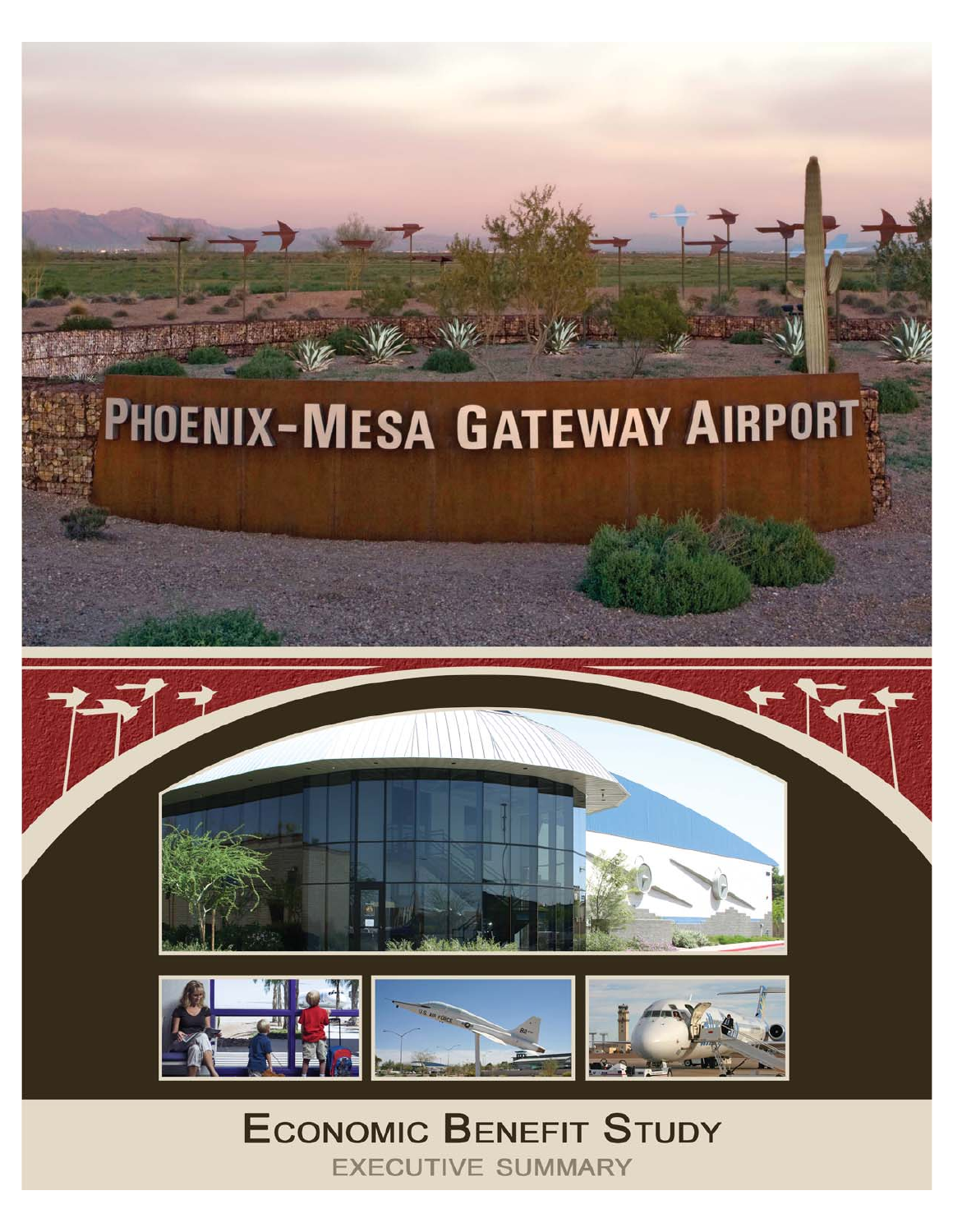The study of economic benefit is synonymous with measurement of economic performance. The methodology was standardized in the publication by the Federal Aviation Administration (FAA), Estimating the Regional Economic Significance of Airports, Washington, D.C., 1992. Utilization of this prescribed methodology allows comparisons of economic benefit between different airports.

Following the FAA methodology, the economic benefit study views Phoenix-Mesa Gateway Airport as a source of measurable economic output (the production of aviation services) that creates revenues for businesses, and employment and earnings for employees both on and off the airport.

Business spending on the airport injects revenues into the community when companies buy products from suppliers and again when employees spend wages throughout the community. In addition, spending by air visitors produces revenues and generates spending by businesses in non-aviation related industries such as hospitality, food service, and recreation.

#### **DIRECT BENEFITS**:

**Created by suppliers of aviation services located on the airport.**

- **\$201.3 Million Revenues**
- **\$73.4 Million Earnings**
- **1,251 On-Airport Jobs**

#### **INDIRECT BENEFITS**:

**Created by air visitors utilizing Phoenix-Mesa Gateway Airport.**

- **\$36.6 Million Revenues**
- **\$13.3 Million Earnings**
- **527 Off-Airport Jobs**



#### **INDUCED BENEFITS**:

**Created by multiplier effects as spending reticulates within the regional economy.**

- **\$296.7 Million Revenues**
- **\$112.5 Million Earnings**
- **2,297 Jobs**

#### **TOTAL ECONOMIC IMPACTS**:

**The sum of Direct, Indirect, and Induced Impacts.**

- **\$534.6 Million Revenues**
- **\$209.2 Million Earnings**
- **4,074 Jobs**

### **PHOENIX-MESA GATEWAY AIRPORT ECONOMIC BENEFITS**

#### **MEASURING ECONOMIC BENEFIT**



## **PHOENIX-MESA GATEWAY AIRPORT** is a

vital contributor to the dynamic economy of not only the East Valley area but also the entire Phoenix Metropolitan Region. Phoenix-Mesa Gateway Airport is operated and maintained by the Williams Gateway Airport Authority (WGAA), a Joint Powers Airport Authority comprised of the Cities of Mesa and Phoenix, the Towns of Queen Creek and Gilbert, and the Gila River Indian Community. The Airport Authority was formed to develop, reuse, operate, and maintain the airport property and facilities at the former Williams Air Force Base, which closed in September 1993.

Increasingly, airports are also considered prime locations for businesses not directly related to aviation. Industrial parks, logistics facilities, and office buildings are increasingly found on or immediately adjacent to airports. Phoenix-Mesa Gateway Airport is well positioned to support these economic trends.

The Joint Powers Airport Authority Agreement was signed on May 19, 1994 between Mesa, Gilbert, and Queen Creek, providing the formation of the Airport Authority. This Agreement was amended on December 14, 1995 to include the Gila River Indian Community, and again in 2006 to add Phoenix.

Initially operated as a general aviation reliever airport, Phoenix-Mesa Gateway Airport now provides regularly scheduled commercial passenger air service in its own right. In this capacity, the airport provides a much needed alternative for passengers who might otherwise have to utilize busy Phoenix Sky Harbor International Airport.

The Economic Benefit Study, conducted in concert with the Airport Master Plan Update, provides an analysis of the economic benefits of the Phoenix-Mesa Gateway Airport for the 2007/2008 timeframe. The economic benefits impact the airport service area which includes

Maricopa and Pinal Counties centered on the rapidly-developing East Valley portion of the Greater Phoenix Metropolitan Area.

# *Expenditures in the Community*

The presence of the airport creates both tangible and intangible benefits for the airport service area. The airport supports a diverse range of aviation activity including scheduled passenger service, charter service, and general aviation services, including significant business jet activity, pilot training, and numerous other aviation-related businesses. The airport brings essential services to the region including air ambulance service and support for law enforcement and fire control. These services raise the quality of life for residents and maintain a competitive environment for economic development.





Although qualitative advantages created by the presence of the airport are important, they are often difficult to measure. In studying airport benefits, regional analysts have emphasized indicators of economic activity that can be quantified, such as dollar value of output, number of jobs created, and earnings of workers and business operators. These quantifiable economic benefits (revenues, employment, and earnings, respectively) are created when economic activity takes place both on and off the airport. The economic benefits of Phoenix-Mesa Gateway Airport are summarized below: